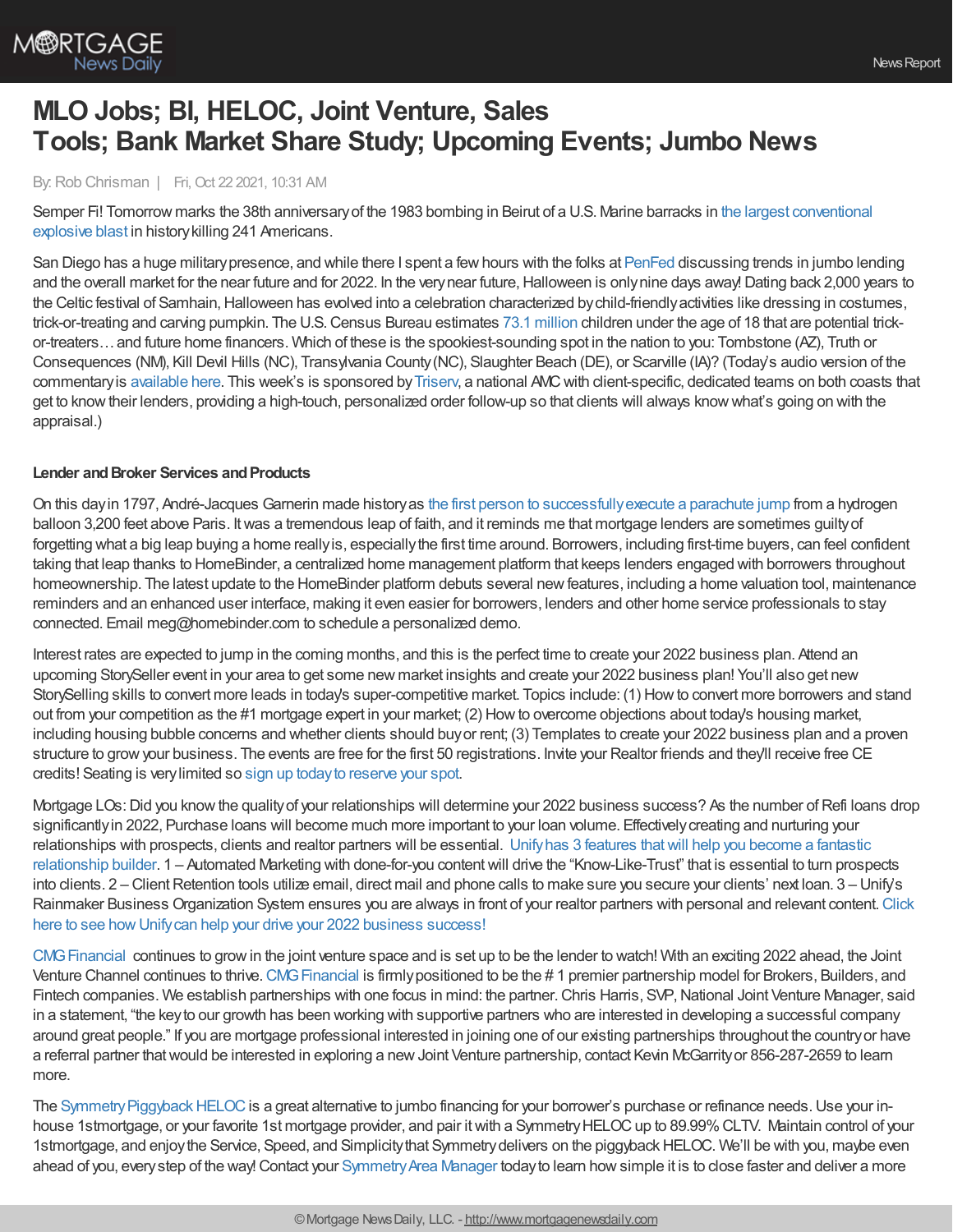

#### competitive solution to your borrowers.

Ready or not, year-end report season is coming. Make this the year to step up your game with Richey May's RMAnalyze, business intelligence designed by and for mortgage industry experts. Our platform consolidates data from every department and every piece of software you use. It provides just the right reporting from the C-suite to the front line, plus custom apps to build visually engaging reports on keyindicators. Bonus: our analysts have deep mortgage experience, so you don't need to train us on your business.Don'twait anylonger to set up the reports you needed yesterday. Cross-functional data. User-friendly dashboards. Real-time analysis. Contact us today for a walkthrough and custom implementation plan.

## **Market share:IMBs Versus Banks**

Alot can change in 10 years. Back in 2010, we had the iPhone 4 in our pockets, Toy Story 3 in our movie theaters, and banks were originating 76 percent of all mortgage volume. According to the MBA's presentation of HMDA data this week at the 2021 MBA Annual Conference, IMBs are nowdoing 8 out of every10 government loans and 6 in every10 conventional loans. If banks are to turn the tide and find their way"back to the future," theymust startwith a laser-like focus on providing a stellar customer experience. STRATMOR's Mike Seminari suggest three steps banks can take to adapt and compete with [independents](https://www.stratmorgroup.com/mortgagesat_tips/what-can-banks-do-to-win-back-market-share/) in his October Customer Experience Tip: "What Can Banks Do to Win Back Market Share?"

#### **Jumbo Tidbits**

Jumbo? For a broker, the jumbo market has basicallytwo options; one into the portfolio of larger institutions, the other securitization. The usual suspects continue to be discussed as outlets for jumbo production, based on product, price, and service (in no order): Citi, Bayview/Lakeview, Chase, PenFed, Truist, Wells Fargo, Flagstar, AIG, IoanDepot, CMG, Redwood Trust, UBS, and AmeriHome, along with a myriad of smaller, often regional investors.

Flagstar Bank posted [eligibilityupdates](https://www.flagstar.com/content/dam/tpo/sellers-guide/announcements/21125.pdf) to its Non-AgencyUnderwriting and Jumbo Advantage.

Effective as of Friday, October 8, Flagstar Bank relaunched the Jumbo Express 15-Year Fixed product, which had been suspended last year earlyin the pandemic. The Jumbo Express program will nowinclude both 15- and 30-year loan terms to meet the needs of more potential borrowers, and the new 15-year product will follow the same enhanced Jumbo Express guidelines introduced in the Flagstar Bank Enhanced Jumbo Express Program [announcement.](https://retail.flagstar.com/Lending/process/loadLogin)

AmeriHome introduced a new Portfolio Jumbo Program, providing expanded options for Non-Agency loans. The Portfolio Jumbo program is a manuallyunderwritten full income documentation jumbo program that expands AmeriHome's Non-Agencyprogram offerings. For more information, view AmeriHome Product Announcement 20211003-CL.

#### **Events**

Are you looking for speakers for your annual mortgage meetings? Awards Trip? Mortgage association events? Check out [www.MortgageWomenSpeakers.com](http://www.mortgagewomenspeakers.com/) where you will find 18 mortgage experts who speak on a varietyof topics from Motivational. Sales. Marketing. Social Media. Compliance. Look who's available to hire: Ginger Bell. Christine Beckwith, Laura Brandao, Jodee Brydges, Cindy Ertman, TammyButler, KateyDallosto, Karen Deis, Megan Marsh, Susan Meitner, Jessica Peterson,DonnaQuisenberry, Louise Thaxton, Kelly Resendez, Leora Ruzin, Sue Woodard, Suha Zehl and Kelly Zitlow. Contact Karen@KarenDeis.com and she can advise you which speakers would be a good fit for your event.

Todayjoin The Mortgage Collaborative's Rundown with Rich Swerbinsky, the COOof The Mortgage Collaborative, and me as we discuss current events in the mortgage market for 30 minutes on Friday at 3PMET in "The [Rundown](https://mtgcoop.zoom.us/webinar/register/WN_hOUDEqURT9m3mhKCJWRM-A) with Rich and Rob."

Infosys, a global leader in next-generation digital services and consulting, is hosting an exclusive [roundtable](https://mortgagedigitalfuture.com/) "Howthe mortgage industry can prepare for a digital future" on October 28, at 1PMET.

Hosted bySheila Meagher and Scott McNulla, register for SitusAMC's [complimentarywebinar](https://register.gotowebinar.com/register/6777460460368956172?utm_campaign=Compliance%20Corner%20Webinars&utm_medium=email&_hsmi=173055900&_hsenc=p2ANqtz-8SeXk4u455g89lox8KEUsLAEiEGuufgPpqPMywV0wifg_6USKJediek6BgCGhSX8N0IC3wguKhcZsoAeytNeDG0B7bZyxE5edhEyzxu4DUZ-niaWw&utm_content=173055900&utm_source=hs_email).Compliance Corner with Sprout Mortgage's Laura LaRaia and Hudson Cook's Jed Mayk on October 26th. The panel will discuss the outlook on the ATR/QMRule and what changes the rule maysee before mandatorycompliance is required and What is the state of the regulatorylandscape as it relates to fair servicing and loss mitigation?

Discover why analysts and mortgage leaders make time for the industry's most informative housing webinar. Register for Arch M's Oct. 28th complimentary Housing Update webinar with new [HaMMRS](https://na01.safelinks.protection.outlook.com/?url=https%253A%252F%252Fcl.exct.net%252F%253Fqs%253D889261d321ae52b0b8760f754252940855d91c1d11028ab22bd0b7ad715f83d3abf851764994b0428ba552eac829db72&data=04%257C01%257C%257C30d52330790f45b3dcf508d99424a220%257C84df9e7fe9f640afb435aaaaaaaaaaaa%257C1%257C0%257C637703707334397764%257CUnknown%257CTWFpbGZsb3d8eyJWIjoiMC4wLjAwMDAiLCJQIjoiV2luMzIiLCJBTiI6Ik1haWwiLCJXVCI6Mn0%253D%257C1000&sdata=cSW5Bm1OX7cyGqQ0S0z%252F0RCjdCXlgwQ4IjoJkrtagXU%253D&reserved=0)Mauthor and Arch's Global Chief Economist Parker Ross who will present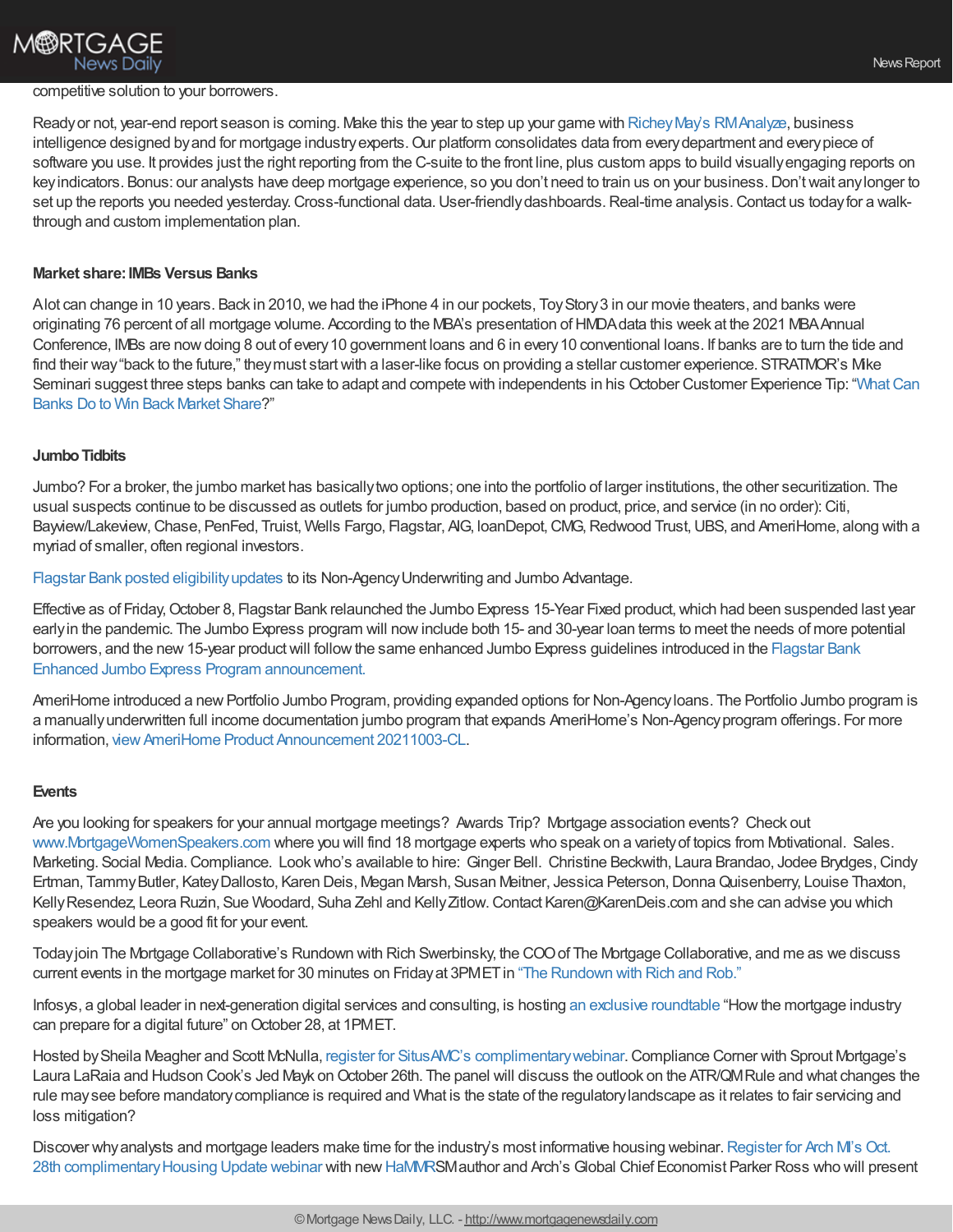

detailed data and additional context to support his view that home-price gains will normalize going forward as the supply of homes continues to climb and affordabilitybecomes a headwind.

Join MCT and Verity Global Solutions on October 28th at 11am PT for a Halloween-themed industry webinar titled "Don't Let Margin Compression Scare You." Reviewwhich stages of the mortgage origination life cycle are best to outsource and if it makes sense for you. It's time to embrace the newnormal of remote working as waves of mortgage lenders are adopting the concept of a global team with powerful results. Register today for their webinar on October 28th at 11am PT.

Searching for a Winning Game Plan to Improve Your Origination Team? Register for the MBA of Eastern [PANovember](https://register.gotowebinar.com/register/2695810514911555344) 3rd Webinar for a discussion on whatworks in improving "B" originators who could do more but have not. It isn't just more sales training. Improvement starts with correcting the individual's mindset regarding their fear of failure and addressing the individual's selling skills that must be updated to today's selling techniques.

The Mortgage Bankers Association of Kentucky Education [Conference](http://www.mbaky.org/education/) is November 3rd at the Galt House in downtown Louisville. (The 2nd just has a social event in the evening.)

The New England Mortgage Bankers Conference is live and in-person this year: the conference is in Newport, RI on November 3-4. Since the health of our attendees is paramount, organizers are deliberatelykeeping the number of programs smaller (no breakout sessions). Hear from industry experts including Economist Joel Kan along with topics that include Fair Lending, Diversity & Inclusion, eClosings and even comedian LennyClarke.COVID-19 precautions will be followed!

In Oklahoma, the OMBA is hosting its annual [conference](https://www.omba2021.com/) in OKC November 8th and 9th.

# **Capital Markets**

Ginnie Mae (with its 140 employees, although it uses manysubs) is busy: Mortgage-backed securities (MBS) issuance volume for fiscal year 2021 was a [record](https://www.ginniemae.gov/data_and_reports/reporting/Pages/monthly_issuance_reports.aspx) \$939 billion. Issuance for September came in at approximately\$73 billion, more than 263,000 homes financed. A breakdown of September 2021 issuance of \$72.88 billion includes \$69.26 billion of Ginnie Mae II MBS and \$3.63 billion of Ginnie Mae I MBS, which in turn includes approximately \$3.5 billion of loans for multifamily housing. Total outstanding principal balance as of September 30 was \$2.130 trillion, up from \$2.124 trillion in the prior month, and up slightlyfrom \$2.117 trillion in September 2020.

Given the lack of substantive economic news, including today,we've had **plentyof time toletrates adjust tothe thought of tapering.** They have gone up, but not dramatically, as the Fed seems to be doing its best to reasonablymanage expectations. Freddie Mac reported onlya 4-bps increase in the average 30-year fixed rate over the lastweek in its latest market survey. And the housing market remains strong. We saw yesterday that existing home sales increased 7.0 percent month-over-month in September to a seasonally adjusted annual rate of 6.29 million, beyond expectations. Total sales in September were onlydown 2.3 percent from the hot pace of a year ago, and it **looks as if price increases are comingback downtowardmore reasonable gains.**However, prices do remain high, inventoryremains tight, and that dynamic continues to restrict first-time buyers.

Today's only release of note will be preliminary October readings for manufacturing and services PMIs from Markit, due out later this morning. **FedChair Powell is scheduledtospeak alongwithSanFranciscoFedPresident Daly**. The MBSpurchase schedule to close the week sees the Desk in for up to \$5.9 billion 30-year 2 percent and 2.5 percent. We begin the day with Agency MBS prices a shade better and the 10-year yielding 1.68 after closing Thursdayat 1.68 percent.

### **Jobs**

Come growwith Sprout. Sprout [Mortgage](https://www.sproutmortgage.com/) is a fast-growing lender with national scale, nowexpanding its client-focused mortgage solutions into a retail sales channel. Sprout offers a traditional set of mortgage products, but more importantly, theyhave an industryleading set of non-QMproducts that position loan officers well for the next business cycle and beyond. Sprout has what high performing loan officers want, from product, pricing, technology, marketing, and recognition – collectively, they've got what's needed to create opportunities for a loan officer to grow. Sprout is activelygrowing this retail channel via direct-to-consumer outreach, brick-and-mortar retail facilities, and strategic joint ventures in local markets throughout the country. If you are looking for an opportunity to grow in a place that offers tremendous flexibility to meet your client's needs, contact Cheri Brousseau at 888-505-7568.

Track record of long employee tenure = [Assurance](http://www.assurancemortgagelo.com/) Financial, a profitable and well-capitalized full- service mortgage banker offering an entrepreneurial, customer-focused sales support environment, FNMA/FHLMC/GNMAdirect status, and well-positioned to compete for more growth with state-of-the- art operations/support technology. Best tech stack in the mortgage marketplace = Assurance Financial. Exemplary